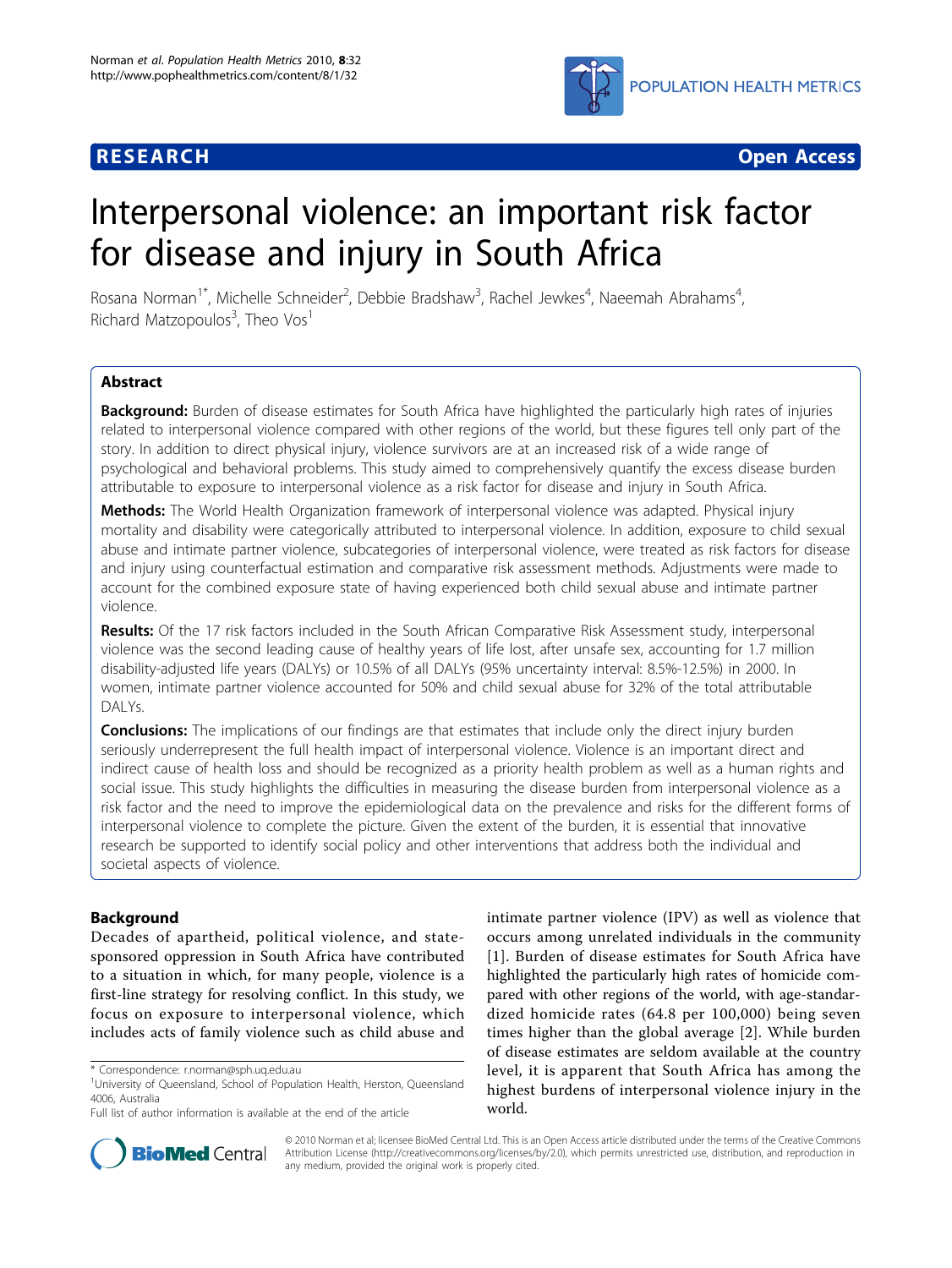Youth violence, particularly among males, is exceptionally high in South Africa, with the highest homicide rates (184 per 100,000, nine times the global rate) in males aged 15-29 years [[2\]](#page-10-0). All age groups are adversely affected, and among children younger than 5 years, the homicide rates of 14.0 among boys and 11.7 per 100,000 among girls were more than double the average for lowto middle-income countries [[1\]](#page-10-0). High levels of genderbased violence are also observed, notably rape, IPV, and child sexual abuse (CSA). One out of every 2 women killed in South Africa is killed by an intimate partner, resulting in the highest reported intimate femicide rate in the world: 8.8 per 100,000 women [\[3\]](#page-10-0).

The health impact of interpersonal violence can be measured in different ways. Incidence and mortality provide a crude measure of the physical burden of interpersonal violence, while disability-adjusted life years (DALYs) incorporate both injury disability and premature mortality. Interpersonal violence injury caused about 1.0 million (6.5% of all) DALYs in South Africa in 2000 [[2\]](#page-10-0). This estimate reflects the direct physical injury burden where interpersonal violence injuries are selected as the underlying cause, but it excludes the excess burden resulting from the increased risk of mortality and disability from various health outcomes associated with exposure to nonfatal violence.

A growing body of evidence indicates that violence survivors are at an increased risk of a wide range of psychological and behavioral problems, including depression, alcohol abuse, anxiety, and suicidal behavior, as well as reproductive health problems and sexually transmitted infections [\[1,4](#page-10-0)-[12\]](#page-10-0).

Studies conducted in South Africa have shown that women with violent partners are at an increased risk of HIV infection [[13](#page-10-0)]. Abusive men are more likely to have HIV risk behaviors and impose risky sexual practices on partners [[14-17\]](#page-10-0). Furthermore, women who have experienced violence also engage in more risky sexual practices [[15\]](#page-10-0). Recent analyses by Jewkes et al. provide evidence of a significant association between CSA and risk of incident HIV infection as well as IPV and risk of incident HIV infection in young South African women [[18](#page-10-0),[19](#page-10-0)].

Comparative risk assessment (CRA) methodology was developed to provide a reliable and comparable analysis of the contribution of a range of risk factors to ill health [[20](#page-10-0)]. However, interpersonal violence was not among the selected major risk factors included in the World Health Organization (WHO) CRA study [[20](#page-10-0),[21\]](#page-10-0), although CSA was quantified [\[4](#page-10-0)]. There have been criticisms of previous burden of disease studies for failure to provide a comprehensive picture of burden of disease and injury among women and for omitting the contribution of IPV as a risk factor [[11](#page-10-0),[22,23](#page-10-0)]. As a result, the health impact of IPV [\[11](#page-10-0)] and the burden attributable to both CSA and IPV [[24](#page-10-0)] were estimated in Australia. Given that levels of violence in a society are modifiable and preventable, and given the high levels of interpersonal violence in South Africa, the full impact of interpersonal violence needs to be measured and recognized as a priority for effective intervention. Hence, the South African CRA included interpersonal violence as a risk factor [[25](#page-10-0),[26](#page-10-0)].

In line with the Global Burden of Disease 2005 [[27](#page-10-0)] approach, we continue to use categorical attribution of deaths and DALYs to the interpersonal violence injury cause but also treat exposure to nonfatal interpersonal violence as a risk factor for other diseases and injuries using counterfactual estimation and CRA methods. This paper extends initial estimates published in a letter to the editor in the South African CRA study [[25](#page-10-0)]. It includes revised estimates and improved detailed methodology using recent data on the risk of HIV in women exposed to IPV and CSA. The overall aim of this study was to estimate the contribution of interpersonal violence as a risk factor to the total burden of disease in South Africa. A risk assessment of the health impact of violence has not previously been conducted in a low- or middle-income country, such as South Africa, and will therefore add to the growing international body of evidence related to the impact of violence on health.

## Methods

The World Health Organization framework of interpersonal violence was adapted [[1\]](#page-10-0). Interpersonal violence refers to violence between individuals and is subdivided into family and community violence. The former includes child maltreatment, intimate partner violence, and elder abuse. Community violence includes youth violence, xenophobic violence, assault and rape by acquaintances and strangers, violence related to property crimes, and violence in workplaces and other institutions. Violent acts may be physical, sexual, emotional, or psychological in nature, or may involve deprivation or neglect. The total burden of disease and injury attributable to interpersonal violence as a risk factor was calculated using both categorical and counterfactual approaches [[28\]](#page-10-0).

## Categorical attribution of injury mortality and burden

Interpersonal violence itself appears as one of the mutually exclusive, categorically assigned disease and injury categories in the South African burden of disease study [[2,29\]](#page-10-0). Multiple sources of information were used to derive estimates for the level and causes of injury mortality and DALYs in South Africa for the year 2000 as described elsewhere [[2](#page-10-0),[29](#page-10-0)]. This injury burden was categorically attributed to "unspecified interpersonal violence" once intimate femicides (female homicides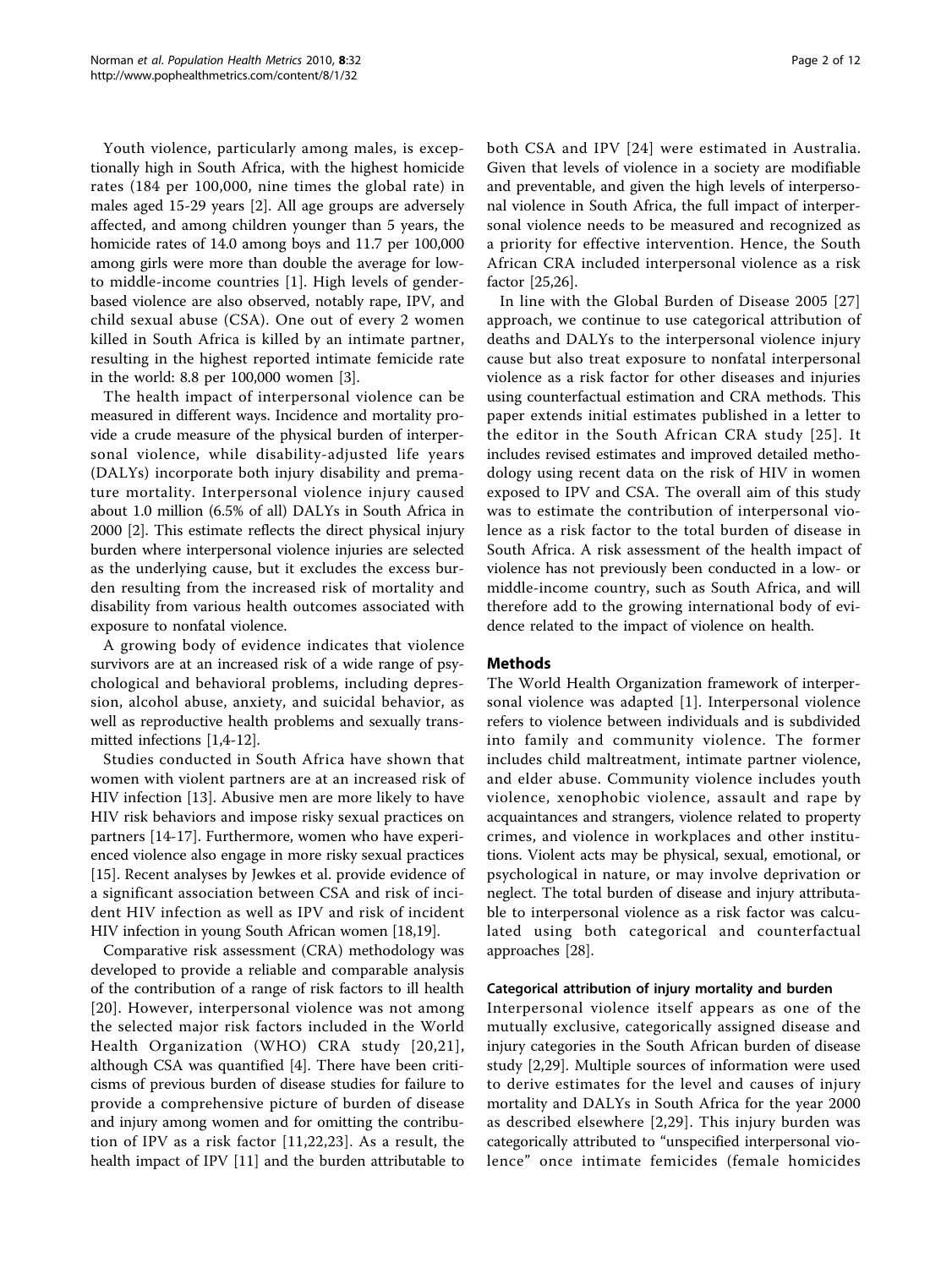<span id="page-2-0"></span>resulting from intimate partner violence) had been removed. This was done by applying the proportion of femicides perpetrated by an intimate partner from the study by Abrahams et al. [[3\]](#page-10-0) to the total number of femicides in South Africa in 2000. Intimate femicides were categorically attributed to IPV exposure in females.

Data limitations have restricted the scope of the study [[25](#page-10-0)]. Apart from IPV where the victim is female, data on perpetrator-victim relationships were often not available, and hence, we were unable to distinguish the majority of fatal and nonfatal injuries due to other family violence from community violence. The category "unspecified interpersonal violence injuries" therefore included physical injuries and homicides related to IPV where the victim is male, as well as child and elder abuse and injuries related to community violence in males and females. Injury burden related to organized gang violence (a form of collective violence) but that could often not be differentiated from youth or community violence were also included in this "unspecified interpersonal violence" injury category.

# Counterfactual estimation

The additional health impact related to exposure to nonfatal family violence, namely CSA (contact and intercourse types in males and females) and IPV (of a physical and sexual nature, for females only) as risk factors was quantified using counterfactual estimation and comparative risk assessment methodology [[20](#page-10-0),[21\]](#page-10-0). The attributable burden was estimated by comparing the current health status with a theoretical minimum counterfactual with the lowest possible risk. For both IPV and CSA, the theoretical minimum was defined by the counterfactual status of no previous or current exposure to these types of violence in the population. The populationattributable fraction (PAF) was determined by the prevalence of exposure to these risk factors in the population and the relative risks of disease occurrence given exposure.

## Population attributable fractions

The PAFs by age and cause were calculated using customized MS Excel spreadsheets based on templates from the Australian study [\[24\]](#page-10-0) using the formula:

$$
PAF = \frac{\sum_{i=1}^{k} p_i (RR_i - 1)}{\sum_{i=0}^{k} p_i (RR_i - 1) + 1}
$$

where  $p_i$  is the prevalence of exposure level i,  $RR_i$  is the relative risk of disease in exposure level i, and k is the total number of exposure levels [[30\]](#page-10-0).

#### Prevalence of exposure

For the prevalence of CSA in males and females, we identified the Jewkes et al. 2006 study [[31\]](#page-10-0) as the best available data source based on study design and methodological rigor. The study recruited 15- to 26-year-old males and females into a cluster randomized and controlled trial to determine the effectiveness of a behavioral intervention, Stepping Stones, in preventing HIV infections and promoting safer sexual behavior among youth in rural Eastern Cape, South Africa. Childhood adversity was measured on a modified version of the short form of the Childhood Trauma Questionnaire [[32](#page-11-0)] with specifically trained interviewers. It used a narrow definition of CSA including only two categories of abuse: contact abuse that includes touching or fondling; and intercourse that includes oral, anal, or vaginal intercourse. Noncontact abuse that encompasses a range of acts and includes inappropriate sexual solicitation or indecent exposure was excluded.

We assumed no trend in the prevalence of CSA over time, so the same estimates of prevalence from the Stepping Stones study were used across adult age groups 15 years and older. In the absence of data on prevalence of exposure in children under 5 years, CSA prevalence was assumed to be zero below the age of 5 years (Table 1).

For the prevalence of exposure to IPV in females, we used two data sources yielding low and high estimates for subsequent use in a sensitivity analysis. For the low estimates, we re-analyzed data from the three-province survey on IPV [[33](#page-11-0)] conducted among rural women 18-49 years of age in Eastern Cape, Mpumalanga, and the Northern Province. We used two categories of exposure to IPV, namely current exposure to physical and/or sexual violence by an intimate partner (in the last 12 months) and previous exposure (more than 12 months ago) to physical and/or

Table 1 Estimated prevalence and 95% confidence intervals by CSA type, age, and sex, South Africa, 2000

| Male                |           | Age (in years)      |                   |  |  |
|---------------------|-----------|---------------------|-------------------|--|--|
| CSA type            | $0 - 4^b$ | $5 - 14$            | $15+$             |  |  |
| Not exposed         |           | 95.1%               | 88.0%             |  |  |
| Contact             |           | $3.1(2.0-4.2\%)$    | 7.8 (6.0-9.5%)    |  |  |
| Intercourse         |           | 1.8 (0.9-2.6%)      | 4.3 (3.0-5.6%)    |  |  |
| Female <sup>a</sup> |           | Age (in years)      |                   |  |  |
| CSA type            | $0 - 4^b$ | $5 - 14$            | $15+$             |  |  |
| Not exposed         |           | 88.8%               | 66.4%             |  |  |
| Contact             |           | $5.2$ $(3.9-6.4\%)$ | 15.5 (13.5-17.5%) |  |  |
| Intercourse         |           | $6.0(4.7 - 7.4%)$   | 18.1 (15.9-20.3%) |  |  |

Source: Unpublished data from Stepping Stones study (Rachel Jewkes, personal communication, 2006)

<sup>a</sup> In prevalence estimates of CSA in females, there may be overlap with exposure to IPV

b Estimates not available for this age group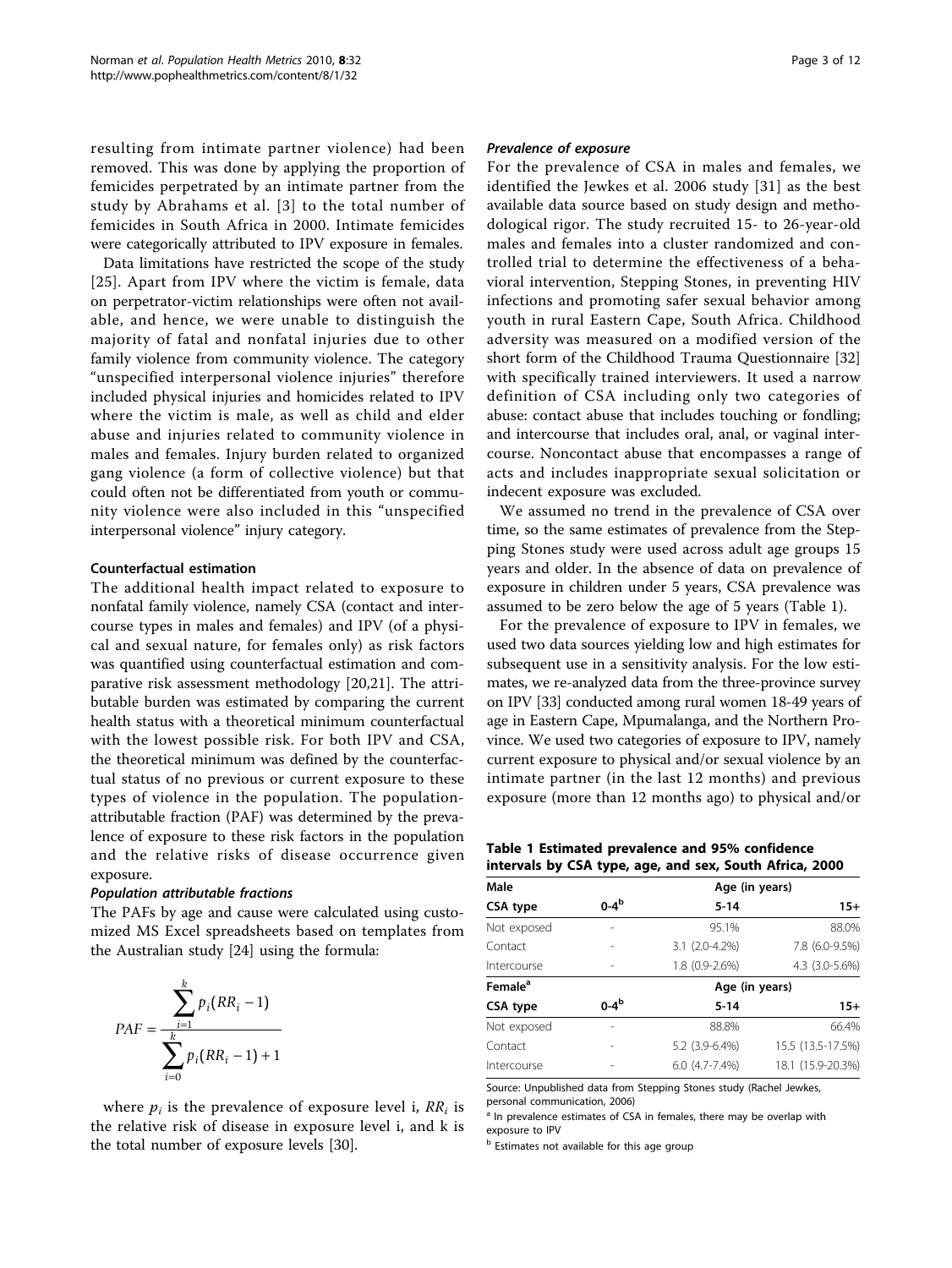<span id="page-3-0"></span>sexual violence by an intimate partner. Intimate partners included current or ex-partners. In order to match age groups required for the attributable burden assessment, females 15-17 years of age were assumed to have the same prevalence as women 18-29 years of age. Similarly, women aged 50-59 years were assumed to have the same prevalence as 45-49-year-old women in the survey. In the absence of data on the prevalence of IPV for women older than 49 years, we followed a conservative approach and assumed no current exposure to IPV in women 60 years and older (Table 2). This is supported by data that have recently become available from a study in Gauteng Province where women over age 55 report no past year exposure to IPV (Rachel Jewkes, personal communication, 2010).

For the high estimate, we used data from a study carried out among pregnant women attending antenatal clinics in the urban area of Soweto [\[34](#page-11-0)] that included questions similar to the WHO violence against women instrument [[35](#page-11-0)]. Only overall prevalence of current (30.1%) and previous (25.4%) IPV for pregnant women over 16 years of age was available. We imposed the age pattern from the three-province study to derive age-specific estimates (Table 2).

Girls who experience CSA are more likely to experience IPV as adults compared with nonabused girls [\[22](#page-10-0)]. Several studies also suggest that women who experience multiple types of abuse are at a higher risk of depressive symptoms and other mental disorders compared to women who only experience one type of abuse [\[36\]](#page-11-0). Following the method used in the Australian burden of disease study [[24\]](#page-10-0), in order to avoid overestimating the burden attributable to these two forms of violence, we determined the prevalence of single exposure to IPV and CSA as well as dual exposure. In the study of women in antenatal clinics in Soweto [[34](#page-11-0)], the risk ratio of violent revictimization through IPV for women who experienced CSA (contact and intercourse types) was 2.43 (95% CI: 1.93-3.06). We applied this risk ratio to estimate the prevalence of dual exposure (Table 3). Assuming no trend over time in the prevalence of CSA,

Table 2 Estimated prevalence<sup>a</sup> (%) of IPV among women by age, South Africa, 2000

|                | In past 12 months |      |      | More than 12 months ago |      |      |  |
|----------------|-------------------|------|------|-------------------------|------|------|--|
| Age (in years) | Mean Low          |      | High | Mean                    | Low  | High |  |
| $15 - 29$      | 18.4              | 94   | 27.3 | 21.2                    | 15.6 | 26.8 |  |
| $30 - 44$      | 22 3              | 11.5 | 33.1 | 17.2                    | 12.6 | 21.8 |  |
| 45-59          | 214               | 11.0 | 31.8 | 22.5                    | 16.5 | 28.5 |  |
| $60+$          | 0.0               | 0.0  | 0.0  | 40.1                    | 24.6 | 55.5 |  |
| $15+$          | 18.4              | 9.5  | 27.4 | 21.9                    | 15.6 | 28.1 |  |

Source for low estimate: Jewkes et al. [[33\]](#page-11-0)

Source for high estimate: Dunkle et al. [\[34](#page-11-0)]

<sup>a</sup>Estimated IPV prevalence may also include exposure to CSA

Table 3 Estimated prevalence (%) of IPV and CSA among women by age, South Africa, 2000 (women who have experienced both types of abuse)

| Age (in<br>years) | IPV in past 12<br>months and CSA | IPV more than 12<br>months ago and CSA | <b>IPV</b> and<br><b>CSA</b> ever |
|-------------------|----------------------------------|----------------------------------------|-----------------------------------|
| $15 - 29$         | 10.1                             | 11.7                                   | 21.8                              |
| 30-44             | 12.3                             | 9.5                                    | 21.8                              |
| 45-59             | 11.8                             | 12.4                                   | 24.2                              |
| $60+$             | 0.0                              | 22.1                                   | 22.1                              |
| $15+$             | 9.8                              | 12.4                                   | 22.2                              |

the prevalence of dual exposure was subtracted from the CSA and IPV prevalence estimates presented in Table [1](#page-2-0) and 2 to derive single exposures.

#### Relative risk estimates

For contact and intercourse CSA, we made use of relative risks (RRs) (adjusted for family dysfunction and other types of abuse) published in the global assessment [[4](#page-10-0)] based on a systematic review and meta-analysis of published studies. The same adjusted RRs were used for males and females and across age groups.

In the absence of local studies estimating the magnitude of the association of IPV and major health outcomes, we relied on the analysis of the Australian Longitudinal Study on Women's Health. This was a multinomial logistic regression analysis to compute the relative risk of health outcomes comparing women reporting exposure to previous or current IPV with those reporting no such exposure to violence after controlling for socioeconomic variables (level of education, employment status, occupation, marital status, language spoken, indigenous status, place of residence) as well as smoking and drinking status [[11](#page-10-0)]. The RRs were assumed to apply to women of all ages except for tobacco smoking, for which an exponential decline was assumed with age [[11\]](#page-10-0).

For certain mental health outcomes, the published RRs related to exposure to CSA [[4](#page-10-0)] and IPV [[11\]](#page-10-0) in females were adjusted to derive RR estimates for the combined exposure state of having experienced both CSA and IPV, following the method used in the Australian study [[24\]](#page-10-0). Briefly, the mean psychological function indices and standard errors reported by Messman-Moore and colleagues for women who had experienced both child and adult abuse [\[36\]](#page-11-0) were used to calculate Hedges' adjusted g for the standardized mean difference (a combined effect size) [\[37\]](#page-11-0). These effect sizes were then converted into odds ratios [[38](#page-11-0)] for the risk of depression, anxiety, and post-traumatic stress disorder (PTSD) by exposure group. The calculated odds ratios, along with the published relative risks for CSA [[4\]](#page-10-0) and IPV [[11](#page-10-0)] were then used to derive RR estimates for CSA only, IPV only, and CSA and IPV combined. The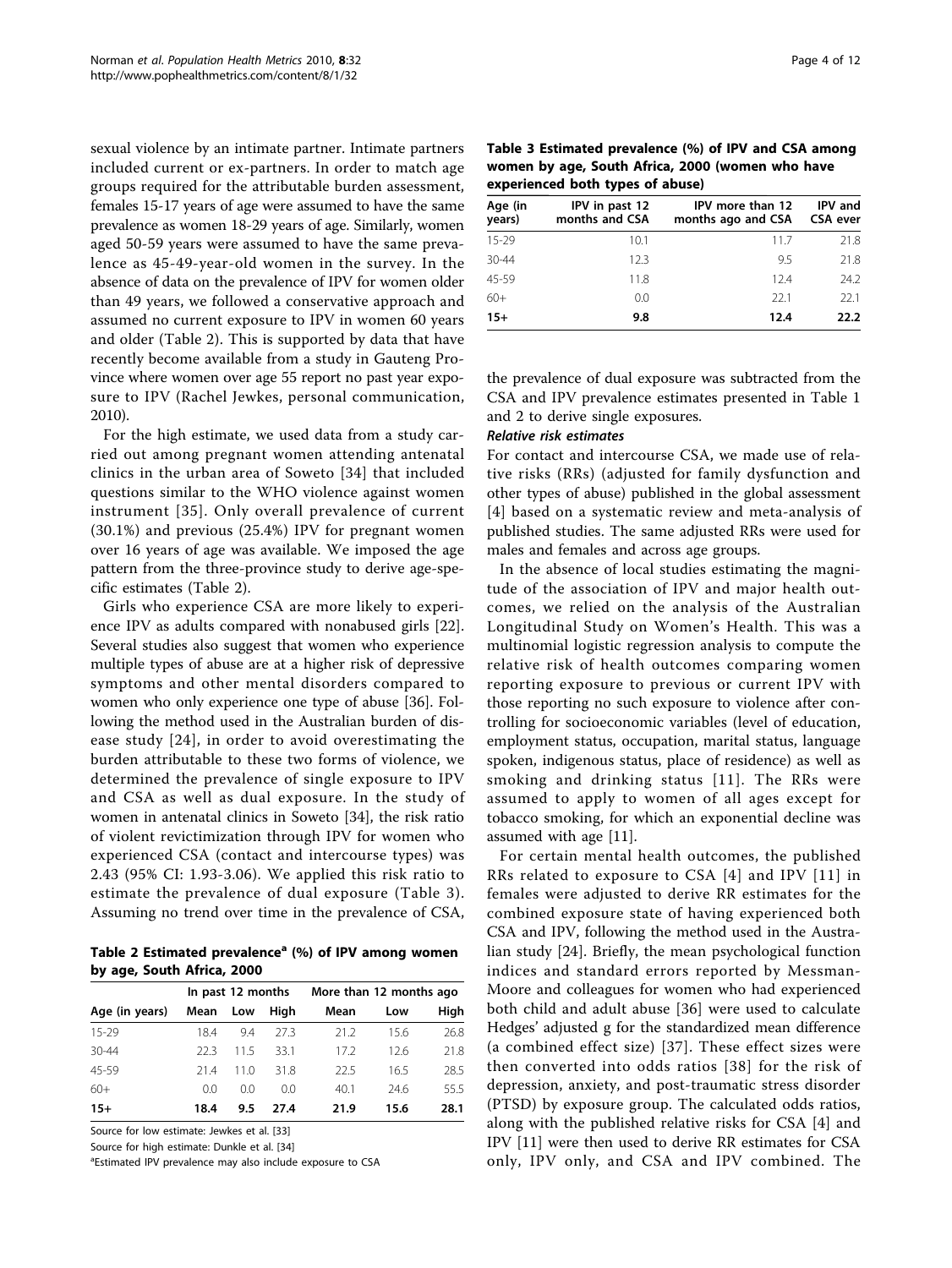relative risks for alcohol use disorders, other drug use disorders, and self-inflicted injuries were extrapolated from the depression relative risks for CSA only, IPV only, and combined CSA and IPV. For ease of reporting, the PAF calculated for the combined CSA and IPV category was proportionately redistributed to either CSA or IPV.

In order to calculate PAFs for the physical injury disability related to IPV, we used the prevalence of current IPV presented in Table [2](#page-3-0) and the average of the RRs reported for having sustained bruises, lacerations, and fractures in an Australian emergency department (RR = 2.50, 95% CI: 1.03-6.26) based on the proportion of hospitalizations for assaults where the victim-perpetrator relationship was recorded as spouse or intimate partner [[39\]](#page-11-0) as used by Vos and colleagues [[11\]](#page-10-0).

A recent longitudinal analysis of data from 1,099 young South African women from the Stepping Stones trial who were HIV negative at baseline and had subsequent HIV test results showed that IPV increased the risk of incident HIV infection (incidence rate ratio 1.51, 95% CI: 1.04-2.21) after adjusting for herpes simplex virus type 2 (HSV2) infection at baseline, age, treatment, stratum, and person years of exposure (Table 4), allowing the inclusion of this important outcome in our analysis[\[18\]](#page-10-0). Since HIV spread rapidly between 1990 and 2000 in South Africa, a conservative approach has been adopted by applying the risk of HIV to current exposure to IPV and not previous exposure.

The incidence of HIV was also found to be significantly higher in women who experienced CSA (incidence rate ratio 1.66, 95% CI: 1.04-2.63) after

Table 4 Relative risk estimates for the association between IPV and health outcomes

| Condition                          | IPV in last 12<br>months<br>RR (95% CI) | IPV more than 12<br>months ago<br>RR (95% CI) |  |  |
|------------------------------------|-----------------------------------------|-----------------------------------------------|--|--|
| Tobacco smoking                    | 2.98 (2.09-4.25)                        | 2.79 (2.33-3.34)                              |  |  |
| Alcohol abuse                      | 1.82 (1.04-3.18)                        | 1.47 (1.03-2.10)                              |  |  |
| Illicit drug use                   | 2.27 (1.63-3.17)                        | 1.23 (1.02-1.48)                              |  |  |
| Depression                         | 3.05 (2.18-4.28)                        | 1.96 (1.59-2.42)                              |  |  |
| Anxiety disorders                  | 2.59 (1.59-4.20)                        | 1.83 (1.36-2.47)                              |  |  |
| Eating disorders <sup>a</sup>      | 1.87 (1.39-2.51)                        | 1.22 (1.04-1.43)                              |  |  |
| Sexually transmitted<br>infections | 2.24 (1.40-3.58)                        | 1.54 (1.15-2.08)                              |  |  |
| Abnormal Pap smear*                | 1.43 (1.03-2.00)                        | 1.46 (1.22-1.75)                              |  |  |
| Deliberate self-harm               | 7.05 (4.55-10.93)                       | 2.53 (1.81-3.56)                              |  |  |
| HIV/AIDS <sup>b</sup>              | 1.51 (1.04-2.21)                        |                                               |  |  |

Source: Adapted from Vos et al. [[11\]](#page-10-0)

\*Used as a proxy for cervical cancer [[11\]](#page-10-0)

<sup>a</sup> Not applied in this study due to lack of burden estimates

<sup>b</sup> Estimate from Jewkes et al. [\[18](#page-10-0)] adjusted for herpes simplex virus type 2 infection at baseline (an important STI), age, treatment, stratum, and person years of exposure.

controlling for age, education, parental death, and socioeconomic status, but there was not sufficient evidence of a causal relationship with CSA in males, so this outcome was only included for females [[19](#page-10-0)].

# Attributable burden

The PAFs were applied to estimates of the burden of disease in South Africa for the selected health outcomes, measured in deaths, years of life lost (YLL), years lived with disability (YLD), and DALYs [[29](#page-10-0)]. In the case of tobacco smoking and alcohol use associated with IPV and alcohol use associated with CSA, the PAFs were applied to the burden attributable to tobacco and alcohol, respectively, calculated in the South African CRA study [[26\]](#page-10-0).

## Uncertainty Analysis

Monte Carlo simulation-modeling techniques were used to present uncertainty ranges around point estimates reflecting the main sources of uncertainty in the calculations. Ersatz software version 1.0 [\[40\]](#page-11-0) was used as an add-in to Excel, allowing multiple recalculations of the Excel spreadsheet, each time choosing a randomly drawn value from the distributions defined for input variables. A uniform probability distribution was specified between the low and high IPV prevalence estimates. For the CSA and IPV exposure categories, a Dirichlet distribution (a conjugate of the multinomial distribution) was specified that ensures that the returned random deviates (with binomial distributions) always sum to 1 [\[40](#page-11-0)]. We assumed that the homicide and interpersonal violence injury estimates in 2000 [[2](#page-10-0)] could vary by an arbitrary 10% and specified a triangular distribution with three points (minimum, most likely, and maximum). For the relative risk input variables, we made the standard assumption that the natural logarithm of the RR has a normal distribution and used standard errors derived from the published 95% CIs. We used the Ersatz random function ErRelativeRisk with a correction that takes the RR and SE  $[ln(RR)]$  as parameters and recalculates them to produce a mean effect size equal to the point estimate of the RR in the uncertainty analysis [[41](#page-11-0)]. For each of the output variables (namely attributable burden as a percentage of total burden in South Africa in 2000), 95% uncertainty intervals were calculated bounded by the  $2.5<sup>th</sup>$  and  $97.5<sup>th</sup>$  percentiles of 2,000 iteration values generated.

## Results

Interpersonal violence (including not only the injury burden but also some of the long-term mental and behavioral consequences) was an important risk to health in South Africa and accounted for an estimated 870,000 DALYs or 10.2% (95% uncertainty interval: 9.8%-10.7%) of all DALYs in males and about 840,000 or 10.9% (95% uncertainty interval: 6.8%-14.9%) of all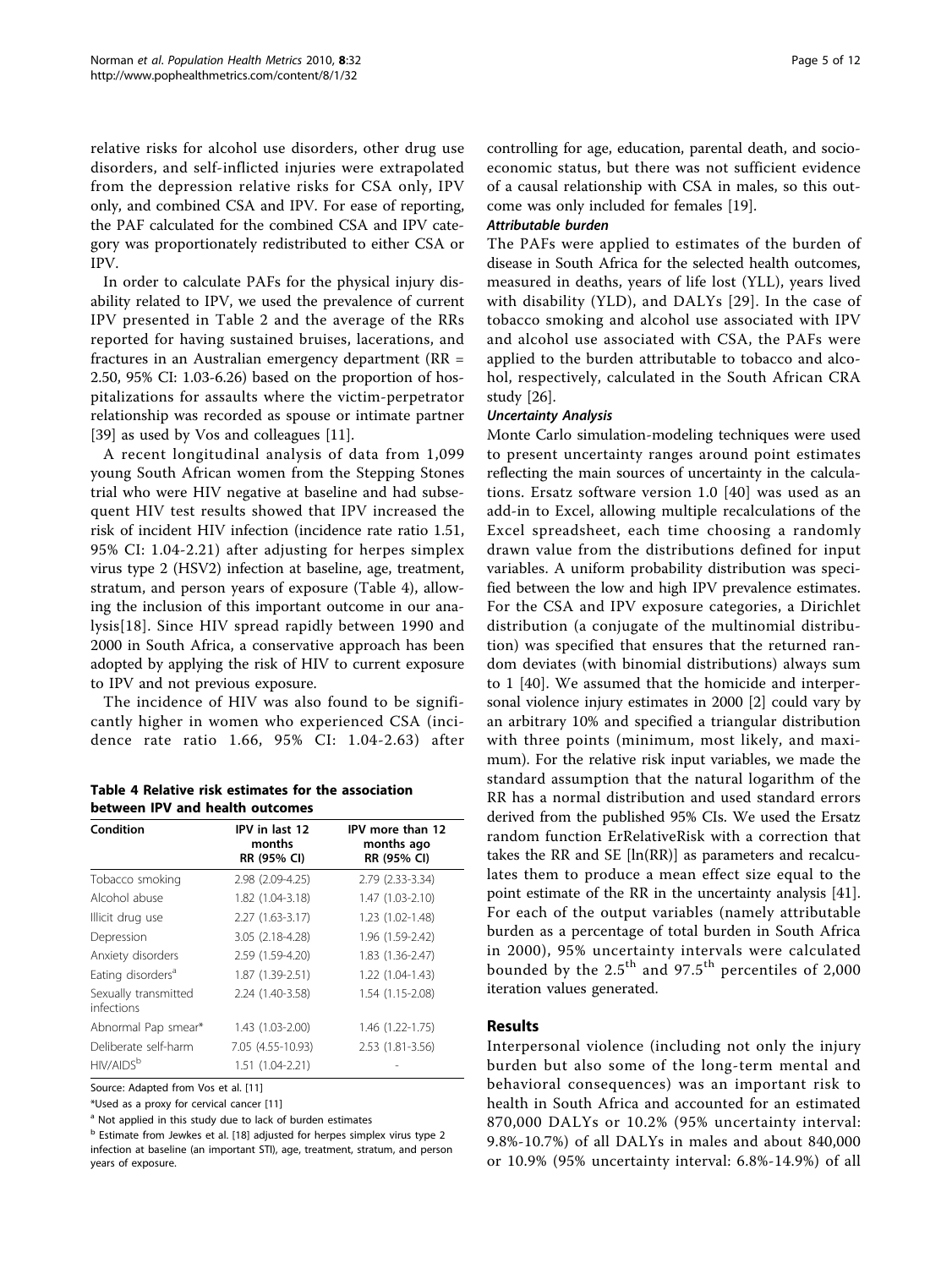DALY in females, in 2000 (Table 5). IPV and CSA have a significant impact on the health of South African women. For women of all ages, CSA accounted for 3.5% and IPV for 5.4% of the total disease and injury burden.

For IPV, the highest PAF was for femicides (45%), followed by self-inflicted injuries (36%) and tobacco smoking (23%). Exposure to physical and sexual IPV accounts for a substantial proportion of the HIV/AIDs burden (7%). For CSA, the highest PAF was for PTSD (22% and 24% in males and females, respectively) followed by panic disorders (10% and 14% in males and females, respectively). An estimated 6% of all major depression burden in males and 9% in females could be attributed to CSA. In females, about 8% of all HIV/AIDs burden was attributed to CSA.

The number of deaths and DALYs attributable to interpersonal violence is a function of both the attributable fractions and the amount of burden of disease accounted for by the related health outcomes. Attributable mortality peaked in young males aged 15-29 years, reflecting the high injury burden from youth violence, while in females, the peak was in the 30-44-year age group. With the addition of HIV/AIDs as an outcome related to exposure to CSA and IPV in females, attributable mortality in females is slightly higher than in males 30 years and older (Figure [1](#page-6-0)).

IPV accounted for 50% and CSA for 32% of the total interpersonal violence-attributable burden in females, highlighting the large problem of gender-based violence against women. In males, 95% of the total attributable burden was from "unspecified interpersonal violence" injuries.

More than half the burden attributable to CSA in males was alcohol-related (53%), followed by selfinflicted injuries (16%) and major depression (14%). HIV/AIDS accounted for the largest proportion of the burden attributable to CSA in females (83%), followed by major depression (7%) and alcohol (4%). HIV/AIDS and sexually transmitted infections, including cervical cancer, accounted for more than half (51%) of the

|                                                 |                        | Male          |                          |                        | Female        |                   |
|-------------------------------------------------|------------------------|---------------|--------------------------|------------------------|---------------|-------------------|
|                                                 | <b>PAF<sup>c</sup></b> | <b>Deaths</b> | <b>DALYsd</b>            | <b>PAF<sup>c</sup></b> | <b>Deaths</b> | <b>DALYsd</b>     |
| Intimate partner violence                       |                        | 0             | 0                        |                        | 10 187        | 418 575           |
| Major depression                                |                        | ÷,            | $\overline{\phantom{a}}$ | 21.0%                  | $\mathbf{0}$  | 42 073            |
| Anxiety disorders <sup>b</sup>                  |                        |               |                          | 14.3%                  | $\mathbf{0}$  | 12 133            |
| Alcohol consumption                             |                        |               |                          | 9.8%                   | 658           | 17 694            |
| Drug use disorders                              |                        |               |                          | 13.7%                  | $\Omega$      | 3 0 9 4           |
| Self-inflicted injuries                         |                        |               |                          | 36.2%                  | 448           | 11 105            |
| Tobacco smoking                                 |                        |               |                          | 22.7%                  | 1 747         | 34 458            |
| Cervical cancer                                 |                        |               |                          | 15.7%                  | 551           | 8 4 6 0           |
| <b>HIV/AIDS</b>                                 |                        |               |                          | 7.2%                   | 4 8 9 7       | 197 080           |
| Sexually transmitted infections                 |                        |               |                          | 19.8%                  | 42            | 6 1 9 4           |
| Femicides                                       |                        |               |                          | 45.3%                  | 1 845         | 51 833            |
| Physical injury disability                      |                        |               |                          | 16.5%                  | $\mathbf{0}$  | 34 450            |
| Child sexual abuse                              |                        | 1 279         | 47 327                   |                        | 6 1 1 2       | 272 348           |
| Major depression                                | 5.7%                   | $\Omega$      | 6 7 1 3                  | 8.9%                   | $\mathbf{0}$  | 17 935            |
| Alcohol consumption                             | 5.6%                   | 979           | 25 161                   | 6.8%                   | 463           | 12 171            |
| Drug use disorders                              | 7.8%                   |               | 4 9 5 4                  | 11.0%                  | $\mathbf{0}$  | 2 472             |
| Post-traumatic stress disorder                  | 22.4%                  | 0             | 1 3 5 4                  | 23.8%                  | 0             | 4 2 1 0           |
| Panic disorder                                  | 10.2%                  | $\Omega$      | 1 751                    | 14.4%                  | $\Omega$      | 5 1 5 4           |
| Self-inflicted injuries                         | 7.0%                   | 299           | 7 3 9 4                  | 13.5%                  | 168           | 4 1 4 5           |
| <b>HIV/AIDS</b>                                 |                        |               |                          | 8.3%                   | 5 4 8 0       | 226 260           |
| Unspecified interpersonal violence <sup>a</sup> |                        | 23 041        | 819 141                  |                        | 2 676         | 150 288           |
| Interpersonal violence injuries                 | 100%                   | 23041         | 819 141                  | 100%                   | 2676          | 150 288           |
| <b>Total</b>                                    |                        | 24 3 20       | 866 468                  |                        | 18 975        | 841 210           |
| 95% uncertainty interval                        |                        | 23 000-26 000 | 828 000-903 000          |                        | 11 000-27 000 | 527 000-1 152 000 |
| % of total burden                               |                        | 8.9%          | 10.2%                    |                        | 7.7%          | 10.9%             |
| 95% uncertainty interval                        |                        | 8.4%-9.3%     | 9.8%-10.7%               |                        | 4.6-10.8%     | 6.8-14.9%         |

<sup>a</sup>Unspecified interpersonal violence = unspecified community and family violence (injury burden) where victim-perpetrator relationship is unknown

<sup>b</sup>Anxiety disorders = panic disorders + obsessive compulsive disorder + post-traumatic stress disorder

<sup>c</sup>PAF = Population attributable fraction; <sup>d</sup>DALYs =disability-adjusted life years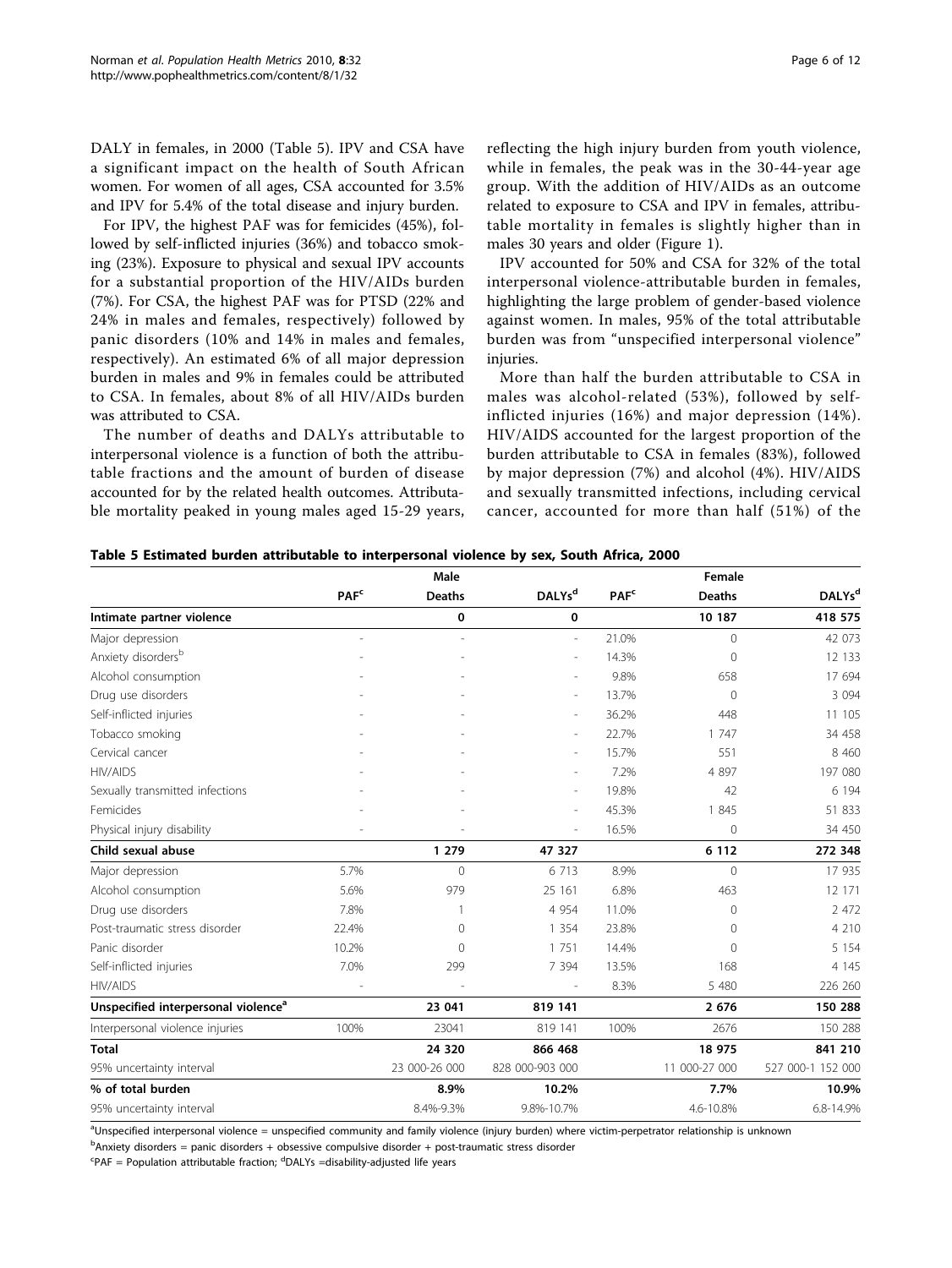<span id="page-6-0"></span>

burden attributable to IPV in females. Poor mental health was also an important contributor to the total burden, with major depression, anxiety, and self-inflicted injuries together contributing 16% of the total disease burden associated with IPV. Substance abuse, including alcohol, drugs, and tobacco consumption, accounted for 13% of the burden (Figure [2\)](#page-7-0).

## **Discussion**

While CRA methodology has previously been applied to selected forms of family violence [[4,11,20\]](#page-10-0), this study breaks new ground in its attempt to measure the full health impact of interpersonal violence. It combines the additional burden from the long-term health consequences and the direct physical injury burden to present a more comprehensive estimate of the contribution of interpersonal violence to the burden of disease in South Africa.

The study shows that in the year 2000, an estimated 43,000 deaths, or 8.3% (95% uncertainty interval: 6.8%- 9.8%) of all deaths in South Africa in 2000, were attributed to interpersonal violence as a risk factor. Of the 17 risk factors included in the South African CRA study, interpersonal violence was the second leading cause of healthy years of life lost, after unsafe sex, accounting for an estimated 1.7 million DALYs or 10.5% of all DALYs (95% uncertainty interval: 8.5%-12.5%) in 2000 when excess mortality and disability from other causes was taken into account.

The revised estimate of 1.7 million DALYs is higher than the overall figure of 1.4 million (8.4% of all) DALYs initially attributed to violence in the South African CRA study [[25](#page-10-0)]. This is due to methodological improvements and the availability of more recent data as detailed in the methods section of this paper.

International comparisons for interpersonal violence as a risk factor are not possible, but comparisons can be made for the CSA and IPV subtypes. For CSA, PAFs were slightly lower than those reported by Andrews et al. for the African region due to the higher prevalence estimate of CSA used by Andrews et al., although the authors state that data for this subregion came from a few studies that were poor methodologically [[4\]](#page-10-0). As reported by Andrews et al., CSA also contributes to a higher percentage of DALYs for females (3.5%) than for males (0.6%), driven by the higher prevalence of CSA in females and the inclusion of HIV/AIDs as an outcome in females in this study. For IPV, PAFs were similar to those reported by Vos et al. [\[11\]](#page-10-0). For women of all ages, IPV accounted for 5.4% of the total disease and injury burden in South Africa compared to 2.9% in the Australian study [[11](#page-10-0)]. This is due to the higher prevalence of IPV in this study and the inclusion of HIV/AIDs as a related health outcome. The very high burden of HIV/ AIDs attributed to interpersonal violence among women in this study reflects the context of high HIV prevalence in South Africa.

The burden attributable to interpersonal violence as a risk factor in this study is an underestimate. It is difficult to quantify the full impact of nonfatal violence as many acts of violence are not reported, and data are incomplete. In particular, it has not been possible to quantify the longer-term health consequences of exposure to the following types of violence: youth and community physical violence, disproportionately affecting men; IPV in male victims; sexual violence by acquaintances and strangers in adult women and any sexual violence in adult men; and other forms of child maltreatment and elder abuse. For these forms of violence, only the direct injury consequences are included in our estimates. Exposure to nonfatal violence of a psychological or emotional nature or involving deprivation or neglect for any type of interpersonal violence could not be quantified due to lack of data on prevalence of exposure and hazard size.

Exposure to community violence among males has been associated with mental health and other health outcomes [[42](#page-11-0)-[45](#page-11-0)]. A recent study in South Africa has demonstrated associations of PTSD with political detention and torture among males [[46\]](#page-11-0). This study also found that frequent exposures to criminal assault and childhood abuse were associated with the greatest number of PTSD cases among men at a population level (ibid).

In addition to CSA, other forms of child maltreatment (namely physical and emotional abuse, deprivation, and neglect) are also risks to health [[9\]](#page-10-0) but were not quantified in this study. In the Jewkes et al. 2010 analysis of Stepping Stones data, emotional neglect in childhood was associated with depression, suicidality, alcohol abuse, and incident HSV2 infections in women and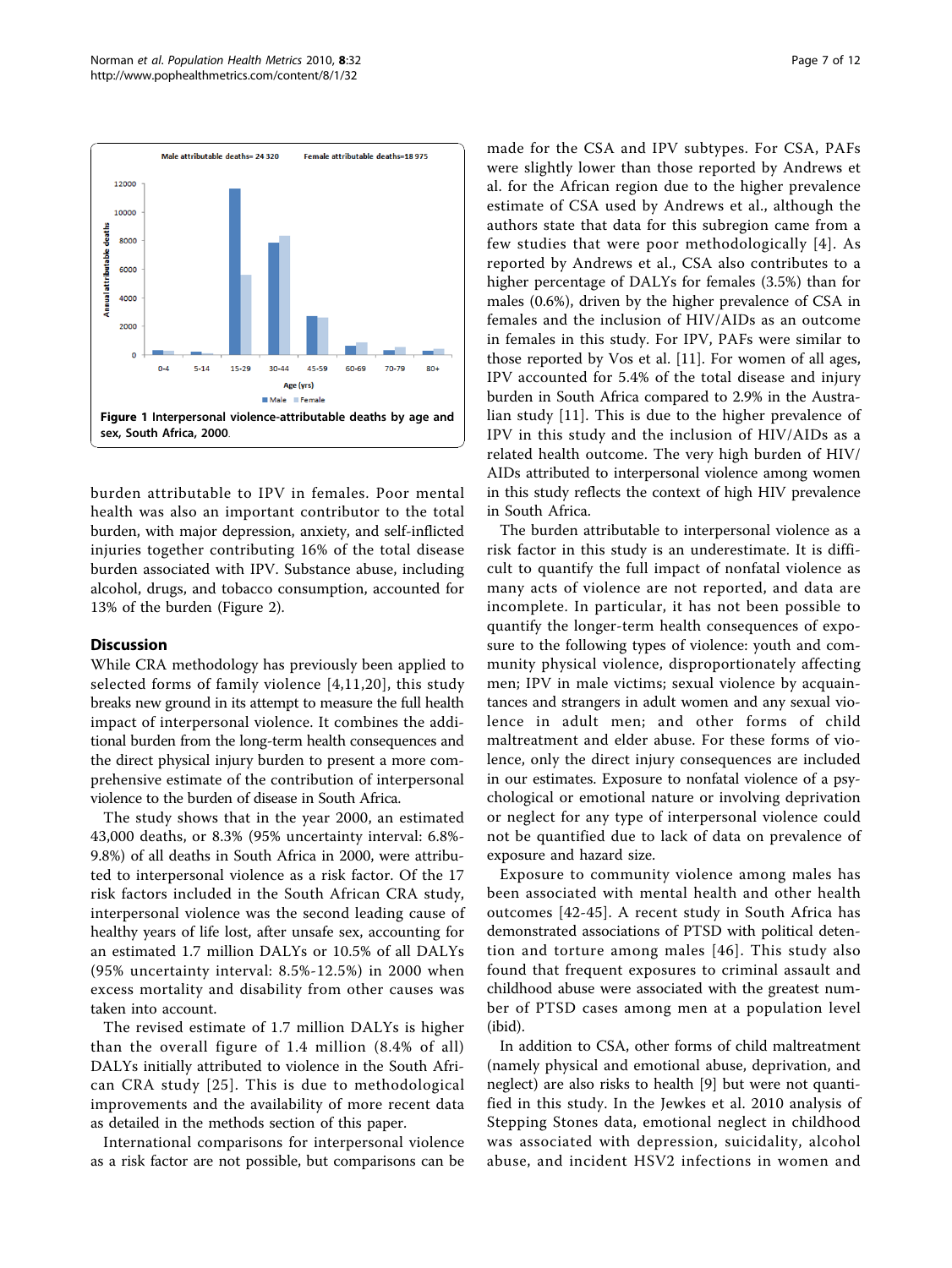<span id="page-7-0"></span>

depression and drug use in men. Incident HIV infections were more common in women who experienced not only sexual abuse but also emotional and physical punishment in childhood [[19](#page-10-0)].

The new Global Burden of Disease 2005 study [[27\]](#page-10-0) is undertaking systematic reviews of the risks associated with exposure to IPV and sexual violence, an update of the CSA systematic review, and scoping studies to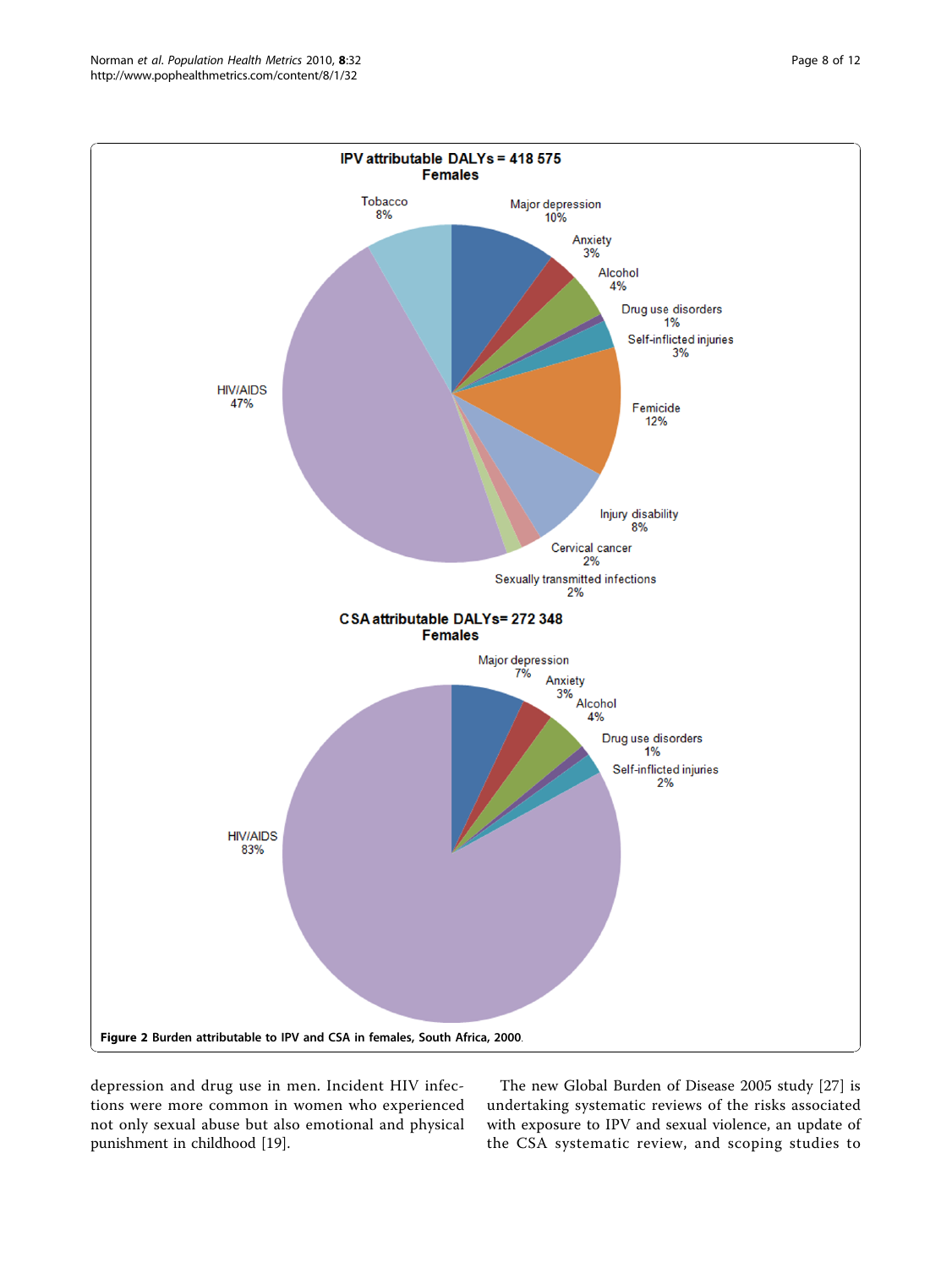determine the strength of the evidence of a causal relationship between exposure to other forms of child maltreatment, youth and community violence, and various health outcomes. This work will improve quantification of these health risks in future studies.

Although attempts have been made to quantify sampling uncertainty in this study, there is clearly some uncertainty around these estimates beyond sampling uncertainty that could not be quantified. Extrapolating overall risks from other countries to South Africa in the absence of reliable local estimates of the risk of exposure to this risk factor is an important source of uncertainty. There is also some uncertainty around cause of death and burden of disease estimates [\[29](#page-10-0)[,47](#page-11-0)], although uncertainty around the interpersonal violence injury estimates for 2000 was included in this analysis. In general, however, the study could be improved through more representative data on exposure to violence and the epidemiological relationship between the risk factor and health. These and other study limitations are discussed in more detail below.

In the absence of South African data on various health impacts of CSA, RR estimates from the systematic review and meta-analysis of Andrews et al. [[4\]](#page-10-0) were used to increase international comparability. A systematic review of risks associated with exposure to IPV has not yet been carried out, and in the absence of local data, we used risks from the Australian study of Vos et al. [\[11\]](#page-10-0), although differences in risk are likely to exist across subpopulations. Particularly for IPV, risks among exposed South African women may be different than risks among Australian women. Recently, data have become available from an analysis of Stepping Stones data by Jewkes et al. in 2010 showing that CSA is associated with alcohol abuse in men and depression and alcohol abuse in women [\[19](#page-10-0)]. The magnitude of the risk of depression was comparable to that reported by Andrews and colleagues. But the risk of alcohol abuse in both men and women was much greater (adjusted OR 3.68 [95% CI: 2.00-6.77] in men and OR 3.94 [95% CI: 1.90-8.17] in women) in the Jewkes et al. study among individuals exposed to frequent CSA compared with 1.87 (95%CI: 1.47-2.39) for intercourse type of CSA in the Andrews et al. meta-analysis. It should be noted that the Jewkes et al. study uses a slightly broader definition of CSA that included sex with a partner five or more years older and also asks participants how often they had experienced abuse. Regarding the risk of HIV infection, although this cause was not included by Andrews et al., the Jewkes et al. findings are similar to those of Reza et al. in Swaziland [[48](#page-11-0)] and studies from the US [[49-53\]](#page-11-0).

Another important limitation is that the majority of studies examining the relationship between exposure to family violence and disease outcomes have been crosssectional analyses that by definition cannot prove a temporal relationship between exposure to violence and the onset of health outcomes. However, exposure to CSA occurs during childhood and usually prior to the onset of any adult psychiatric disorder. Thus, in this instance, cross-sectional studies may be of use, although some psychiatric disorders may have had an onset date preceding the violence. For IPV, where temporality becomes a greater concern, the consistency of the findings across multiple disease outcomes in the study by Vos and colleagues and the observed gradient of risk for mental health outcomes with more severe, more recent, or ongoing exposure to IPV provide support for a causal relationship. The Jewkes et al. 2010 longitudinal analysis also provides strong temporal evidence to support a causal relationship between IPV and incident HIV infection [[18](#page-10-0),[19](#page-10-0)]. The relation between the variables was plausible and coherent, and research from several settings has shown consistency and supports the strength of association [[18](#page-10-0)].

Exposure to these forms of family violence often cooccurs within the context of other family dysfunction, social deprivation, and other environmental stressors also associated with mental disorders [[54\]](#page-11-0). It remains possible that some of the effect of CSA and IPV on adult health may still be explained by confounding despite attempts to control for these co-occurring factors in these studies [[4](#page-10-0),[11,18,19](#page-10-0)].

Accurately measuring the exposure to violence is extremely challenging, and prevalence estimates are sensitive to methodological factors that influence the reporting of abuse [[35](#page-11-0),[55](#page-11-0),[56](#page-11-0)]. Ethical issues and study design have also been identified as major factors that influence disclosure of violence. Underreporting of sensitive behaviors in large surveys is reflected in the South African Demographic and Health Survey of 1998, where only 1.6% of women reported having been raped before the age of 15 years in this nationally representative sample [[57\]](#page-11-0), compared to 5.0% in the Dunkle et al. study of revictimization among women attending antenatal clinics in Soweto [[34](#page-11-0)] that used an identical question. The overall prevalence of CSA in the Dunkle study (8.0%) was higher than population-based data would suggest but considerably lower than estimates from the Jewkes et al. 2006 study [[31](#page-10-0)] used in this analysis (33.6%). We used the Jewkes et al. 2006 study of Stepping Stones data because the definition of exposure best matched the contact and intercourse levels of exposure in the Andrews et al. [\[4\]](#page-10-0) study from which the RR estimates were derived. Higher CSA prevalence estimates have been reported in other South African research that used much broader definitions. A study in the Northern Province included unwanted kissing and found that 54.2% of 414 school students reported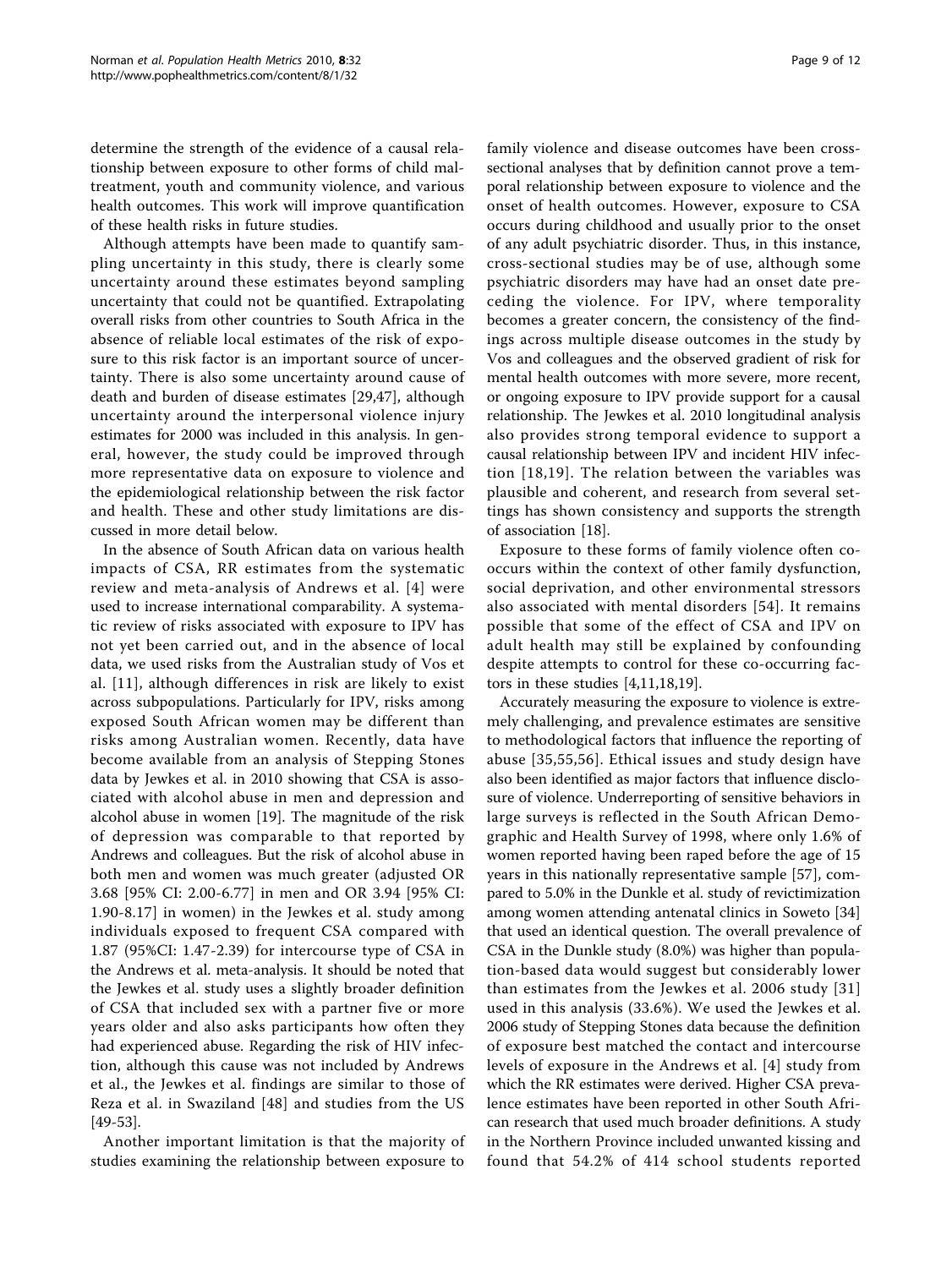unwanted sexual contact, although only 13.3% of these considered themselves to have been abused [[58](#page-11-0),[59\]](#page-11-0). In the more recent analysis of Stepping Stones data by Jewkes et al., sexual abuse was reported by 39% of women, using a slightly broader definition of sexual abuse that included sex with a partner five or more years older as mentioned previously [\[19\]](#page-10-0).

The IPV prevalence estimate based on pregnant women attending antenatal clinics in Soweto [[34\]](#page-11-0) is likely to be somewhat higher than a national average because of the association between IPV and pregnancy. It was not implausibly high, given that more than 40% of women aged 15-26 years reported IPV in the Stepping Stones study that was conducted in 70 villages in rural South Africa [[31\]](#page-10-0), but it was still considerably higher than that in the study across the three provinces (Eastern Cape, Mpumalanga, and the Northern Province) [[33](#page-11-0)], where the use of more general questions may have resulted in underreporting. In a sensitivity analysis considering high and low exposure scenarios, IPV-attributable burden in females varied between 250,000 and 580,000 DALYs - indicating a considerable health burden even in the lower prevalence scenario.

The roots of the high levels of crime and violence in South Africa undoubtedly lie in its colonial and apartheid past and the devastating impact of racial discrimination, impoverishment, forced removals, and the migrant labor system on families and the socialization of young men [[60](#page-11-0)]. As a consequence, many young men refashioned manhood to draw on resources that were available, which increasingly meant the application of strength, courage, and male camaraderie to the criminal pursuits of gangs [\[61](#page-11-0)]. In a context imbued with a pervasive sense of powerlessness, many men directed their power into controlling and disciplining women through rape and domestic violence [[62\]](#page-11-0). Efforts to support men in building nonviolent identities have been limited, although intervention studies show that this can be done [[63\]](#page-11-0). Since 1994, there has been a substantial decline in almost all forms of violent crime except rape [[64\]](#page-11-0), but levels of violence remain very high. Marked income inequality and high levels of unemployment have been identified as contributory factors in the high levels of violence in the country [[65](#page-11-0)] since evidence shows that as inequalities increase, the quality of social relations deteriorates and violence increases [[66,67\]](#page-11-0). Drugs and alcohol and the social acceptance of most forms of violence are also major contributors. Although gender-based violence has been acknowledged as a health and human rights concern, and gender equality has been enshrined in the South African constitution, this has yet to consistently impact the experiences of South African women [\[68,69\]](#page-11-0).

Among women, IPV and CSA account for 82% of the burden attributable to interpersonal violence with HIV/ AIDs a major contributor. This demonstrates the importance of interventions to protect children and of effectively addressing the HIV epidemic through programs and interventions that address violence and gender inequity in relationships.

# Conclusions

When the contribution of IPV and CSA to burden of disease and injury is taken into account, this study indicates that a focus on only the direct physical injuries would underrepresent the burden of violence. There is value in estimating the additional burden from other related health consequences. Our findings confirm that interpersonal violence is an important public health problem in South Africa. Research is needed to understand its broader social context and to develop interventions for primary prevention and prevention of its long-term health consequences. In light of various areas of uncertainty and omissions, it remains important to improve the South African epidemiological database in subsequent CRA studies. This study highlights the enormous difficulties in measuring interpersonal violence and the need to improve the epidemiological data on the prevalence and risks for the different forms of interpersonal violence and the need for research to quantify the noninjury health consequences of youth and community violence so that the full health impact of interpersonal violence can be more comprehensively assessed. Quantifying the burden is only a first step. In terms of the public health approach to violence, it is necessary to quantify the problem, examine the causal pathways involved, and look to interventions [[1\]](#page-10-0). Despite the challenges of intervention research that result from the complex linkages of underlying determinants and causes of violence and aggressive behavior [[70](#page-11-0)], given the extent of the burden, it is essential that innovative research be supported to identify social policy and other interventions that address both individual and societal aspects of violence.

#### List of Abbreviations

AIDS: Acquired immune deficiency syndrome; CRA: Comparative risk assessment; CSA: Child sexual abuse; DALY: Disability-adjusted life year; HIV: Human immunodeficiency virus; IPV: Intimate partner violence; PAF: Population attributable fractions; PTSD: Post-traumatic stress disorder; RR: Relative risk; WHO: World Health Organization; YLD: Years lived with disability; YLL: Years of life lost due to premature mortality.

#### Acknowledgements

The other members of the Burden of Disease Research Unit of the South African Medical Research Council - Pam Groenewald, Nadine Nannan, Desireé Pieterse, Jané Joubert, Beatrice Nojilana, Karin Barnard, and Elize de Kock - and members of the South African Comparative Risk Assessment Collaborating Group are thanked for their valuable contributions to this project. We used pro-forma MS Excel worksheets from the Australian burden of disease study.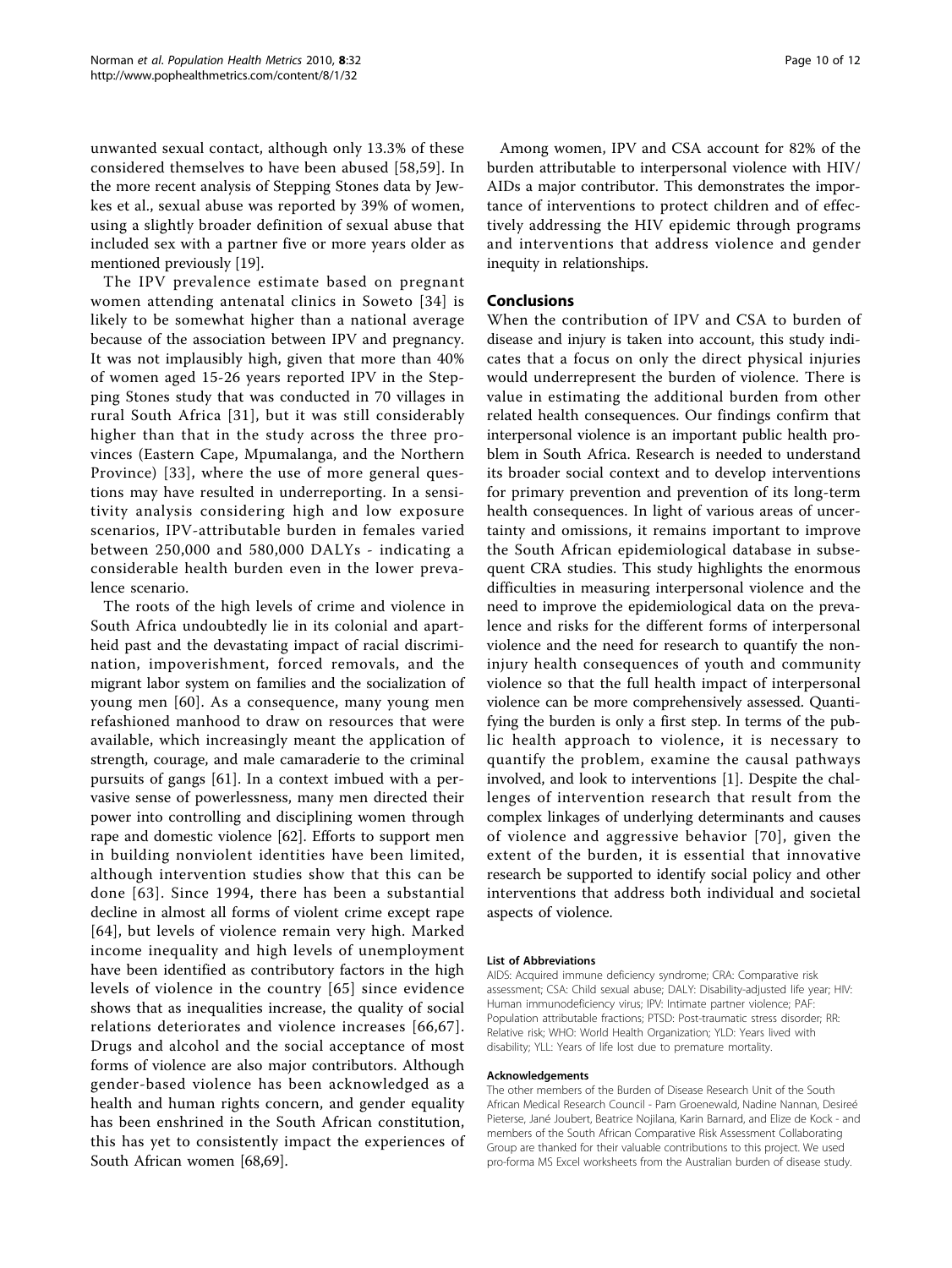<span id="page-10-0"></span>The Global Forum for Health Research provided seed funding for the South African National Burden of Disease study. The Secure the Future Project, sponsored by Bristol Myers Squibb, provided partial funding of HIV/AIDS mortality research for the South African National Burden of Disease Study. Financial support was also provided by the Medical Research Council of South Africa. The funding bodies had no role in study design; in the collection, analysis, and interpretation of data; in the writing of the manuscript; or in the decision to submit the manuscript for publication.

#### Author details

<sup>1</sup>University of Queensland, School of Population Health, Herston, Queensland 4006, Australia. <sup>2</sup>Alcohol and Drug Research Unit, Medical Research Council of South Africa, Tygerberg, Cape Town, South Africa. <sup>3</sup>Burden of Disease Research Unit, Medical Research Council of South Africa, Tygerberg, Cape Town, South Africa. <sup>4</sup>Gender and Health Research Unit, Medical Research Council of South Africa, Tygerberg, Cape Town and Pretoria, South Africa.

#### Authors' contributions

RN conceived, designed, and coordinated the study, performed the statistical analysis, and drafted the manuscript. MS made substantial contributions to the conception and design of the study and helped to draft sections of the manuscript. DB made substantial contributions to conception and design, analysis, and interpretation of data and revised the manuscript critically for important intellectual content. RJ made substantial contributions to conception and design, acquisition and interpretation of data, and revised the manuscript critically for important intellectual content. NA and RM made contributions to acquisition and interpretation of data and revised the manuscript critically for important intellectual content. TV made substantial contributions to analysis and interpretation of data and revised the manuscript critically for important intellectual content. All authors read and approved the final manuscript.

#### Competing interests

The authors declare that they have no competing interests.

#### Received: 26 March 2010 Accepted: 1 December 2010 Published: 1 December 2010

#### References

- 1. Krug EG, Dahlberg LL, Mercy JA, Zwi A, Lozano R: World report on violence and health Geneva: World Health Organization; 2002.
- Norman R, Matzopoulos R, Groenewald P, Bradshaw D: [The high Burden of](http://www.ncbi.nlm.nih.gov/pubmed/18026626?dopt=Abstract) [Injuries in South Africa.](http://www.ncbi.nlm.nih.gov/pubmed/18026626?dopt=Abstract) Bulletin of the World Health Organization 2007, 85:695-702.
- 3. Abrahams N, Jewkes R, Martin LJ, Mathews S, Vetten L, Lombard C: [Mortality of women from intimate partner violence in South Africa: a](http://www.ncbi.nlm.nih.gov/pubmed/19694357?dopt=Abstract) [national epidemiological study.](http://www.ncbi.nlm.nih.gov/pubmed/19694357?dopt=Abstract) Violence and Victims 2009, 24:546-556.
- Andrews G, Corry J, Slade T, Issakidis C, Swanston H: Child Sexual Abuse. In Comparative quantification of health risks: Global and regional burden of disease attributable to selected major risk factors. Volume 2. Edited by: Ezzati M, Lopez AD, Rodgers A, Murray CJL. Geneva: World Health Organization; 2004:1851-1940.
- 5. Campbell JC: [Health consequences of intimate partner violence.](http://www.ncbi.nlm.nih.gov/pubmed/11965295?dopt=Abstract) Lancet 2002, 359.
- Coker AL, Davis KE, Arias I, Desai S, Sanderson M, Brandt HM, Smith PH: [Physical and mental health effects of intimate partner violence for men](http://www.ncbi.nlm.nih.gov/pubmed/12406480?dopt=Abstract) [and women.](http://www.ncbi.nlm.nih.gov/pubmed/12406480?dopt=Abstract) Am J Prev Med 2002, 23:260-268.
- 7. Davidson JR, Hughes DC, George LK, Blazer DG: [The association of sexual](http://www.ncbi.nlm.nih.gov/pubmed/8639039?dopt=Abstract) [assault and attempted suicide within the community.](http://www.ncbi.nlm.nih.gov/pubmed/8639039?dopt=Abstract) Arch Gen Psychiatry 1996, 53:550-555.
- 8. Desai S, Arias I, Thompson MP, Basile KC: [Childhood victimization and](http://www.ncbi.nlm.nih.gov/pubmed/12680680?dopt=Abstract) [subsequent adult revictimization assessed in a nationally representative](http://www.ncbi.nlm.nih.gov/pubmed/12680680?dopt=Abstract) [sample of women and men.](http://www.ncbi.nlm.nih.gov/pubmed/12680680?dopt=Abstract) Violence and Victims 2002, 17:639-653.
- 9. Felitti VJ, Anda RF, Nordenberg D, Williamson DF, Spitz AM, Edwards V, Koss MP, Marks JS: [Relationship of childhood abuse and household](http://www.ncbi.nlm.nih.gov/pubmed/9635069?dopt=Abstract) [dysfunction to many of the leading causes of death in adults: the](http://www.ncbi.nlm.nih.gov/pubmed/9635069?dopt=Abstract) [adverse childhood experiences \(ACE\) study.](http://www.ncbi.nlm.nih.gov/pubmed/9635069?dopt=Abstract) American Journal of Preventive Medicine 1998, 14:245-258.
- 10. Fergusson DM, Horwood LJ, Lynskey MT: [Childhood sexual abuse and](http://www.ncbi.nlm.nih.gov/pubmed/8885591?dopt=Abstract) [psychiatric disorder in young adulthood: II. Psychiatric outcomes of](http://www.ncbi.nlm.nih.gov/pubmed/8885591?dopt=Abstract)

[childhood sexual abuse.](http://www.ncbi.nlm.nih.gov/pubmed/8885591?dopt=Abstract) Journal of the American Academy of Child and Adolescent Psychiatry 1996, 35:1365-1374.

- 11. Vos T, Astbury J, Piers LS, Magnus A, Heenen M, Stanley L, Walker L, Webster K: [Measuring the impact of intimate partner violence on the](http://www.ncbi.nlm.nih.gov/pubmed/17128344?dopt=Abstract) [health of women in Victoria, Australia.](http://www.ncbi.nlm.nih.gov/pubmed/17128344?dopt=Abstract) Bulletin of the World Health Organization 2006, 84:739-744.
- 12. Wiederman MW, Sansone RA, Sansone LA: [History of trauma and](http://www.ncbi.nlm.nih.gov/pubmed/9650241?dopt=Abstract) [attempted suicide among women in a primary care setting.](http://www.ncbi.nlm.nih.gov/pubmed/9650241?dopt=Abstract) Violence and Victims 1998, 13:3-9.
- 13. Dunkle KL, Jewkes RK, Brown HC, Gray GE, McIntryre JA, Harlow SD: Genderbased violence, relationship power, and risk of HIV Infection in women attending antenatal clinics in South Africa. The Lancet 2004, 363:1415-1421.
- 14. Dunkle KL, Jewkes RK, Nduna M, Levin J, Jama N, Khuzwayo N: [Perpetration of partner violence and HIV risk behaviour among young](http://www.ncbi.nlm.nih.gov/pubmed/17053357?dopt=Abstract) [men in the rural Eastern Cape.](http://www.ncbi.nlm.nih.gov/pubmed/17053357?dopt=Abstract) AIDS 2006, 20:2107-2114.
- 15. Jewkes R, Dunkle K, Koss MP, Levin J, Nduna M, Jama N, Sikweyiya Y: [Rape](http://www.ncbi.nlm.nih.gov/pubmed/16962222?dopt=Abstract) [perpetration by young, rural South African men: Prevalence, patterns](http://www.ncbi.nlm.nih.gov/pubmed/16962222?dopt=Abstract) [and risk factors.](http://www.ncbi.nlm.nih.gov/pubmed/16962222?dopt=Abstract) Social Science and Medicine 2006, 63:2949-2961.
- 16. Jewkes R, Dunkle K, Nduna M, Levin J, Jama N, Khuzwayo N, Koss M, Puren A, Duvvury N: [Factors associated with HIV sero-positivity in young,](http://www.ncbi.nlm.nih.gov/pubmed/17030525?dopt=Abstract) [rural South African men.](http://www.ncbi.nlm.nih.gov/pubmed/17030525?dopt=Abstract) Int J Epidemiol 2006, 35:1455-1460.
- 17. Maman S, Mbwambo JK, Hogan NM, Kilonzo GP, Campbell JC, Weiss FN, et al: HIV-positive women report more lifetime partner violence. Findings from a voluntary counselling and testing clinic in Dar Es Salaam, Tanzania. American Journal of Public Health 2003, 92:1331-1337.
- 18. Jewkes RK, Dunkle K, Nduna M, Shai N: Intimate partner violence, relationship power inequity, and incidence of HIV infection in young women in South Africa: a cohort study. The Lancet 2010, 376:41-48.
- 19. Jewkes RK, Dunkle K L, Nduna M, Jama N, Puren A: [Associations between](http://www.ncbi.nlm.nih.gov/pubmed/20943270?dopt=Abstract) [childhood adversity and depression, substance abuse & HIV & HSV-2 in](http://www.ncbi.nlm.nih.gov/pubmed/20943270?dopt=Abstract) [rural South African youth.](http://www.ncbi.nlm.nih.gov/pubmed/20943270?dopt=Abstract) Child Abuse and Neglect 2010, 34(11):833-841.
- 20. Ezzati M, Lopez A, Rodgers A, Vander Hoorn S, Murray C: Selected major risk factors and global and regional burden of disease. The Lancet 2002, 360:1347-1360.
- 21. World Health Organization: World health report: Reducing risk, promoting healthy life Geneva: World Health Organization; 2002.
- 22. Mouzos J, Makkai T: Women's experiences of male violence, findings from the Australian component of the International Violence Against Women Survey (IVAWS) Canberra: Australian Institute of Criminology; 2004.
- 23. Sundby J: [Are women disfavoured in the estimation of Disability](http://www.ncbi.nlm.nih.gov/pubmed/10724471?dopt=Abstract) [Adjusted Life Years and the Global Burden of Disease?](http://www.ncbi.nlm.nih.gov/pubmed/10724471?dopt=Abstract) Scand J Public Health 1999, 27:279-285.
- 24. Begg S, Vos T, Barker B, Stevenson C, Stanley L, Lopez A: [Burden of Disease](http://www.ncbi.nlm.nih.gov/pubmed/18205562?dopt=Abstract) [and Injury in Australia in the new millennium: Measuring health loss](http://www.ncbi.nlm.nih.gov/pubmed/18205562?dopt=Abstract) [from diseases, injuries and risk factors.](http://www.ncbi.nlm.nih.gov/pubmed/18205562?dopt=Abstract) The Medical Journal of Australia 2008, 188:36-40.
- 25. Norman R, Bradshaw D, Jewkes R, Schneider M, Mathews S, Abrahams N, Matzopoulos R, Vos T, the South African Comparative Risk Assessment Collaborating Group: [Estimating the Burden of Disease attributable to](http://www.ncbi.nlm.nih.gov/pubmed/17957838?dopt=Abstract) [Interpersonal Violence in South Africa in 2000.](http://www.ncbi.nlm.nih.gov/pubmed/17957838?dopt=Abstract) South African Medical Journal 2007, 97:653-656.
- 26. Norman R, Bradshaw D, Schneider M, Joubert J, Groenewald P, Lewin S: [A](http://www.ncbi.nlm.nih.gov/pubmed/17952221?dopt=Abstract) [Comparative Risk Assessment for South Africa in 2000: Towards](http://www.ncbi.nlm.nih.gov/pubmed/17952221?dopt=Abstract) [promoting Health and Preventing Disease.](http://www.ncbi.nlm.nih.gov/pubmed/17952221?dopt=Abstract) South African Medical Journal 2007, 97:637-641.
- 27. Murray CJ, Lopez AD, Black R, Mathers CD, Shibuya K, Ezzati M, Salomon JA, Michaud CM, Walker N, Vos T: Global Burden of Disease 2005: call for collaborators. The Lancet 2007, 370:109-110.
- 28. Mathers CD, Ezzati M, Lopez AD, Murray CJL, Rodgers AD: Causal decomposition of summary measures of population health. In Summary measures of population health. Edited by: Murray CJL, Salomon J, Mathers CD, Lopez AD. Geneva: World Health Organization; 2002:273-290.
- 29. Norman R, Bradshaw D, Schneider M, Pieterse D, Groenewald P: Revised burden of disease estimates for the comparative risk factor assessment, South Africa 2000. Methodological Notes. Cape Town: Medical Research Council; 2006.
- 30. English DR, Holman CDJ, Milne E, Winter MG, Hulse GK, Codde JP: The quantification of drug-caused morbidity and mortality in Australia Canberra: Commonwealth Department of Human Services and Health; 1995.
- 31. Jewkes R, Nduna M, Levin J, Jama N, Dunkle K, Khuzwayo N, et al: [A cluster](http://www.ncbi.nlm.nih.gov/pubmed/16398750?dopt=Abstract) [randomized controlled trial to determine the effectiveness of Stepping](http://www.ncbi.nlm.nih.gov/pubmed/16398750?dopt=Abstract)